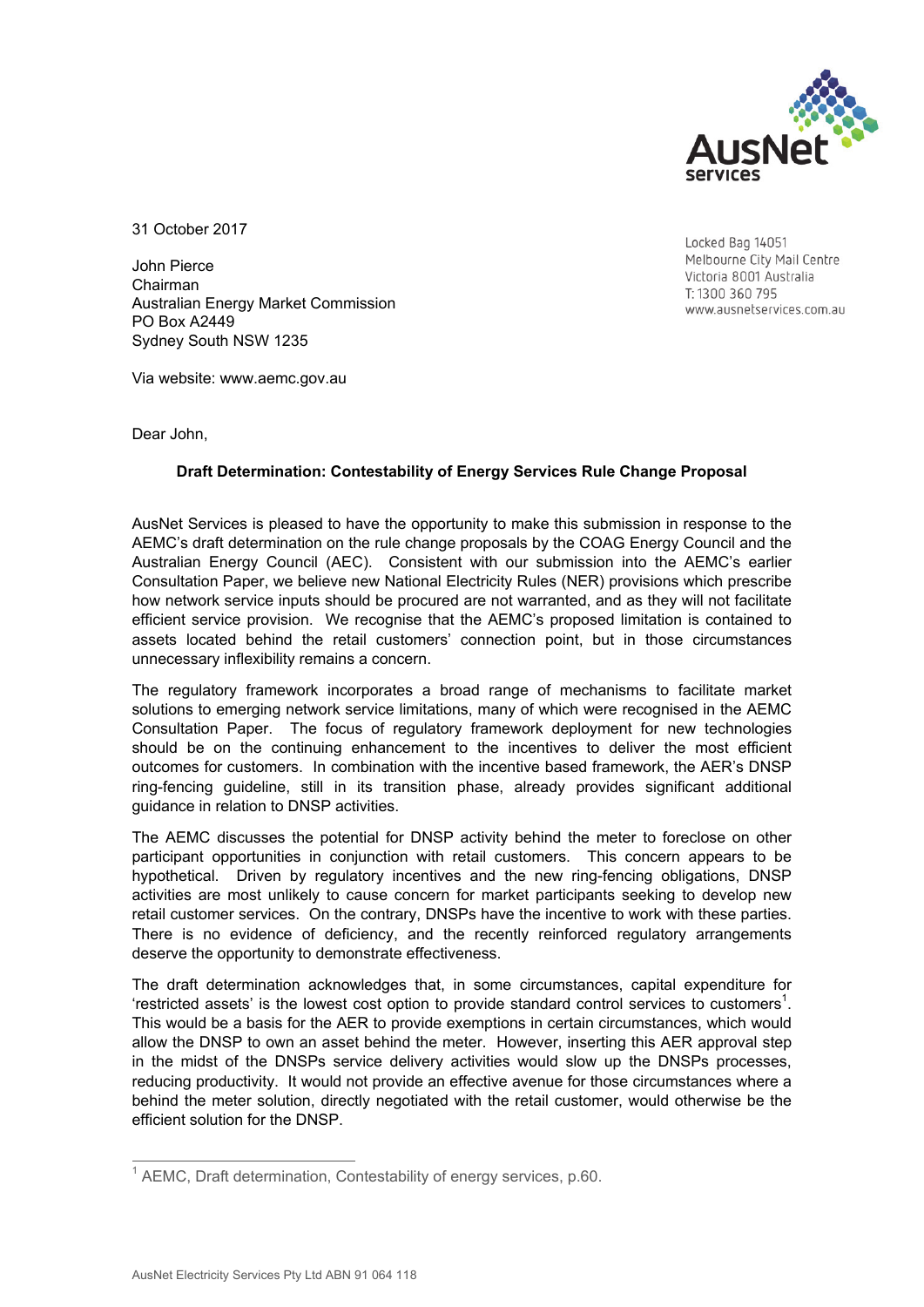We note the convergence of issues in the subject rule change proposal and those associated with the Alternatives to Grid Supplied Network Services rule change proposal submitted by Western Power, which is also currently under consideration. The Western Power proposal highlights circumstances where DNSP ownership of non-traditional 'network' assets would provide the prudent, least cost solution, particularly focusing on edge of grid scenarios. In its draft rule determination for that rule change the AEMC has acknowledged the efficiency benefit that may be derived from these solutions but has recommended that networks not have the ability to own those assets. In our view this constraint would be inconsistent with the network – customer relationship in the regulatory regime. This highlights the potential for unnecessary restrictions to adversely affect the selection of the most cost effective solutions. Our submission on the AEMCs draft determination for the Alternatives to Grid Supplied Network Services rule change will discuss this further.

More broadly, since business models for the use of Distributed Energy Resources (DER) are still rapidly evolving it is not clear that low density areas of the networks will attract new services providers. DNSPs may need to pay a premium to access DER or forego what should be an efficient solution. Implementation impracticality and risk to the DNSPs in meeting service obligations may preclude first best approaches. The interests of customers, in this case efficient network costs and prices, are the primary consideration.

## **Services Classification**

We support the structured approach proposed in the draft rule for the classification of services. This will improve the confidence and certainty in service classification, and should benefit implementation of ring-fencing arrangements.

We note, the AEMC's intention to remove principles from the NER that require the AER to have regard to previous classification of services. In drawing its conclusion to remove these principles the draft determination does not include any analysis of the potential impacts for DNSPs arising from reclassification in relation to past investment. We anticipate that the AER would address such issues in its guideline, which is necessary. Nevertheless, the final determination should ensure a smooth transition between service classification changes.

## **Transitional Arrangements**

The draft determination confirms that the AEMC is not seeking to implement the asset restriction in respect of capital expenditure incurred in the current regulatory control period for any DNSPs. Further, the transitional arrangements provide for extension of this principle for contingent projects that will not be completed in the current regulatory control period.

These are important considerations, and the AEMC's conclusions are supported by AusNet Services. We have 3 contingent projects commencing in the current control period, for the establishment of Rapid Earth Fault Current Limiters (REFCLs) on the network. There is a likelihood that the efficient design in some instances will involve alterations to the electrical system of high voltage industrial customers, i.e. electricity supply equipment which resides behind the meter. Whilst it is unlikely AusNet Services would own equipment installed for the purpose of REFCL operation, this possibility should not be ruled out by this rule change. This is an example of where ownership of assets behind the meter, may be the most cost efficient outcome, and of situations where no harms to competitive end customer services arise.

Similar circumstances may arise in the future where DSNPs are required to negotiate with customers for the most efficient network connections. Some new connections or customer initiated upgrades of network assets may be more efficiently provided with the aid of dedicated network assets. It may be more practical and safer to house these dedicated network assets at the customer's site, rather than by the side of the road. Therefore, precluding DNSP ownership